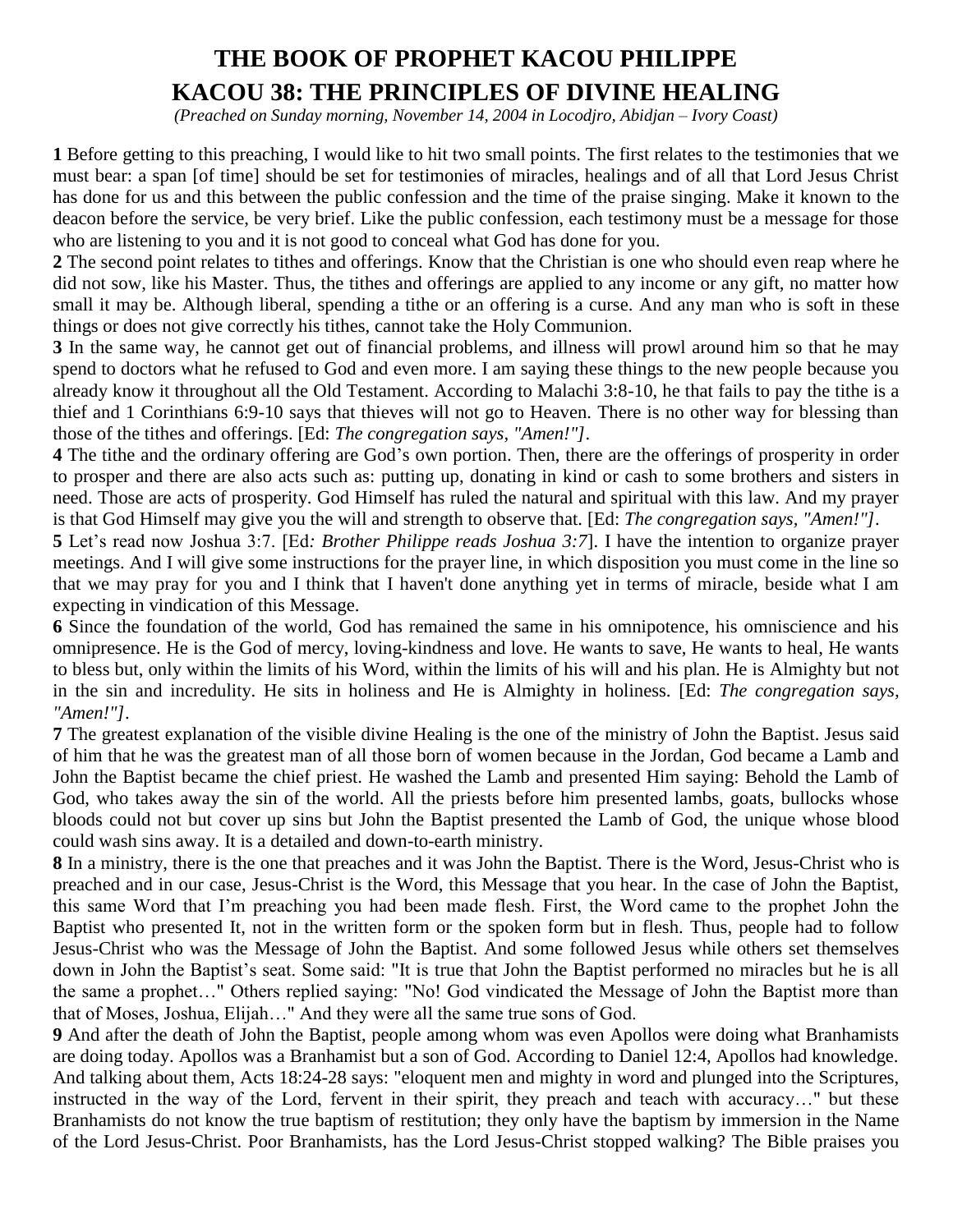but the same Bible says that you are lacking something! Did you assimilate the lesson of William Branham, your master? *"Recognizing your day and its Message"*. The exercise lies before you! That is the wisdom that has intelligence. The wisdom of the virgins of Matthew 25. [Ed: *The congregation says, "Amen!"]*.

**10** Well, let's read again Joshua 3:7. What heals? What blesses? The Word. Thus, blessings and healings are the vindication of the prophet and of his Message in a generation. All the miracles the apostles and the disciples fulfilled were for the vindication of the Lord Jesus-Christ and of his Message. After the absolute veracity, the Message of a prophet must be highly vindicated when certain elements are gathered.

**11** First, it must be the prophetic and authentic Word of God, coming from the throne of God. Not an intellectual, scientific and theological preaching or morals but a prophetic preaching from God to a man and for the whole earth. Because a Message must have the range and the strength to reach the ends of the earth… In three and a half years, a Message must start to extend outside the country of the messenger. And the midnight Cry will do so because the Bible has predicted it in Revelation 12:14. [Ed: *The congregation says, "Amen!"]*. Generally, the religious leaders have crowds in their home-country only, outside it, there is nothing but you will see great assemblies of this Message outside Ivory Coast. [Ed: *The congregation says, "Amen!"]*.

**12** Well, three and a half years. It is not a human time but a human period, it is question of three and a half years before God. For example, in the time of the Cry before God**,** the time of its echo is not taken into account but it can be question of the exact time described in the Bible. And the case of the Lord Jesus-Christ Himself is an example. A time, times and a half time means three and a half years. And it was the time of the ministry of the Lord Jesus-Christ on earth. The age of Ephesus starts in year 53, the ministry of the apostles which is contained in that of the Lord Jesus and which lasted three and a half years must not be counted out of it. When did Peter preach to Cornelius then? During the Lord Jesus' three and a half years. [Ed: *The congregation says, "Amen!"]*.

**13** Well, in Matthew 25:6, there is first a voice: the voice of the Message. Then the baptism of the Holy Spirit, then voices, the echo and external doors. And that, so that there may be no confusion.

**14** Well, notice this: as a Church, in three and a half years, God called our names out of all the earth, God carried all the elect away from the seduction. And now we are living the staging. When I preached: *"Pronounce the judgement"*, the first names were pronounced, those who believed through that... That's what the Word in flesh did: "*Peter, come after me!*". Amen! Each preaching of a prophet that sounds on earth, it is for the condemnation of the sons of the devil and the call of the children of God. The message of a prophet contains the name of the elect of his generation. [Ed: *The congregation says, "Amen!"]*.

**15** Well, let's come back to Joshua 3:7… All must believe in this work and this Message word for word, killing off any incredulity, any reasoning in them… You must believe, sacrificing all your old beliefs. For if God heals only one, He can heal hundred. If God heals a blind man, He can heal ten blind men, He can heal any sickness including AIDS. If God delivers from a spirit of divination, He can deliver from madness, and what God did for another one, He can do it for you. You need to have faith to come in the prayer line if some day I should make one**.** It is not by saying: "oh! I'm going to try, perhaps He will heal me" but by believing both his promises and his Word word for word. Do not say: "After the prayer if I am not healed…", believe even that you are healed before the prayer. [Ed: *The congregation says, "Amen!"]*.

**16** And you, brethren, you must not be taken for fetish priests. They do not want the Word that I preach, they believe only with their lips and want to go back to their churches after the healing. But this is not possible. If God heals him, it is to get others to believe in this Message through his healing otherwise I do not see why God will heal him. The miracles without a Message, they are false christs and false prophets. But, God gives miracles and gifts; God gives all that in order to lead humanity to his Word for eternal Life. When you come here it is because you believe the Message**,** the midnight Cry is the same Jesus-Christ of the Bible**.** And the Lord Jesus-Christ did not do miracles simply to show that God heals but he did them to show that He is the Prophet sent from God. And He could ask: Do you believe that I am the Prophet coming from God and that his Word in my mouth is the Truth? On that basis, the sick received healing.

**17** In the beginning was the Word and miracles were the gifts and the baits to attract humanity to the Word. If it is not to attract humanity to the Word of your time, your miracles are miracles of seduction. [Ed: *The congregation says, "Amen!"]*. And before praying I asked: Do you believe that the Angel of April 24, 1993 is the Lord Jesus-Christ Himself? Do you believe that this Message has come from the Heaven for the Salvation of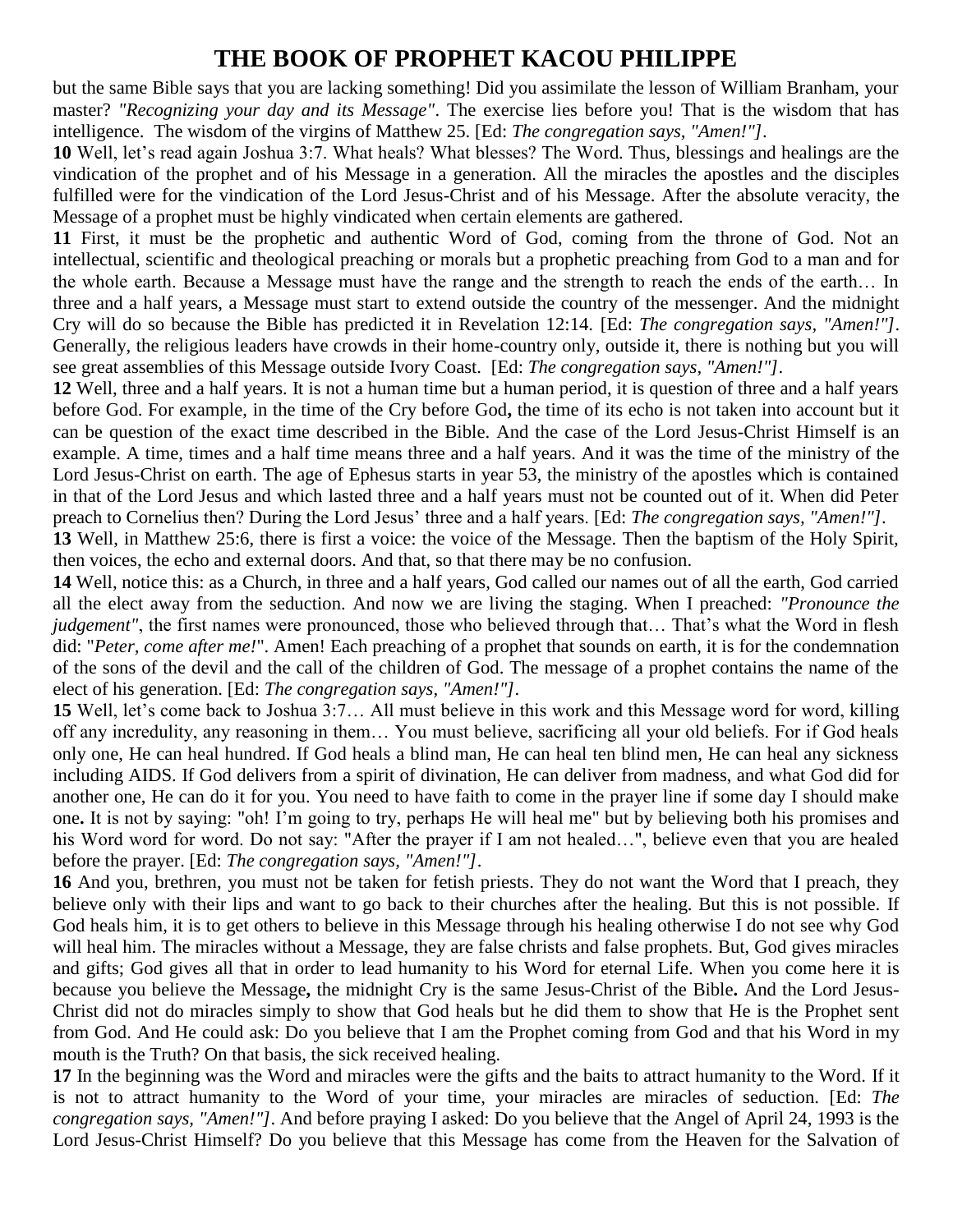mankind and that in this generation, outside this Message, there is no Salvation elsewhere? If you believe it, receive your healing. Do you believe that the god of those Catholic, Protestant evangelical and Branhamist churches is Satan? Do you believe that the Message I have preached is the whole truth and that it is not from myself and that there is no truth apart from that? The world must be ready to answer that at the judgment. The healing prayer orders that first. [Ed: *The congregation says, "Amen!"]*. That is why all those who were healed went after the Lord Jesus.

**18** The Angel said to William Branham: "*If you'll get people to believe you, even cancer shall stand before you* ". Get people to believe whom? Jesus Christ, the Word you preach, word for word. How? God will see to it because I get through this that if I can get people to believe, even AIDS shall not stand before my prayer and then I could say: everywhere this Message is preached in all its purity, the Angel of the Lord will stand there to vindicate It. It is the only faith in Jesus for this hour. There is no other way. Thus God can never vindicate a historical, scientific preaching and the morals that is taught in the Catholic, Protestant, evangelical and Branhamist churches. God cannot vindicate history even if it is based on the Bible. God cannot vindicate a biblical preaching because it is ancient history. [Ed: *The congregation says, "Amen!"]*.

**19** The first thing that took power out of the Church, it was when man tried to study God and the Word of God. The 2nd thing is the increase in knowledge and intelligence to get to the reasoning, while God is at work, some wonder whether it is not the devil, some magic or others… So much so that they even fear to burn Louis Segond bibles and others and they say: "I believe the Message" or "I understand the Message". It is all the Word that you do not understand! Imagine, before Christianity came to Africa, fetishes had healed some people; fetishes had given babies to some infertile women… all kinds of blessings. And those old illiterate Africans did not show any resistance when they were asked to burn those fetishes.

**20** But today a prophet from God with a call and commission as the prophets of the Bible speaks to you and you do not understand. Others would have wanted me to come from among them! Baptists would have wanted me to be a Baptist. Methodists would have wanted me to be a Methodist. The assemblies of gods would have wanted me to come from among them. But this is not possible. The Lord Jesus-Christ could not come from among the Pharisees or Sadducees or Hellenists and so on. Others would have wanted themselves to be the prophet messenger of this generation. Yet God is sovereign, and He is free to choose the one He wants and you need to obey to that and make the echo of this prophet.

**21** If you are a child of God, here is what you have to do. [Ed: *The congregation says, "Amen!"]*. During the prayer line all the assembly must be in intense prayers of intercession and all the gifts can operate there orderly and calmly: some prophecies, words of knowledge, discerning of spirits, gifts of tongues and interpretation, visions… Moreover, when your heart condemns you with a sin or doubt, keep requesting and making supplications to God from your seat.

**22** The 3rd thing, talking about the divine healing, is the development of medicine so that churches to whom it was said to heal by the miracles and the laying of hands started building hospitals to say expressly that the time of miracles is past or that God having formerly healed by miracles, heals now by medicine. I believe that medicine is from God and its sign is the serpent of brass that Moses had made in the desert because of incredulity of Jews. Thus, having rejected God and his Word, they have rejected his power to make a serpent of brass. In 2 Chronicles 16:12, it is said: *"… yet in his disease king Asa did not seek Jehovah, but the physicians."* You see? God did not like the fact that that good king confided in physicians. You need to have faith when that is outside the limits of medicine or goes beyond medicine. [Ed: *The congregation says, "Amen!"]*.

**23** Ask yourselves the question at the time of prayer: … if my hand does not grow how will my body get changed one day for the rapture? If my eyes do not open, how my whole body will get changed? If I am not healed of AIDS, if I am not healed of ulcer, if I am not delivered from all the demons… how my whole body get changed one day? That is the faith you need to have before coming in the prayer line. Is he Jesus-Christ the same yesterday, today and for the ages to come that I worship? Is the Bible a legend or a reality? Everything depends on what you want. If you want a historical Jesus Christ, you will have him! If you want a scientific Jesus Christ, you will have him! But for me, Jesus-Christ said: "And these miracles shall follow those that have believed: …" and it is upon this that my faith rests. He said: "He that believes on me, the works which I do shall he do also,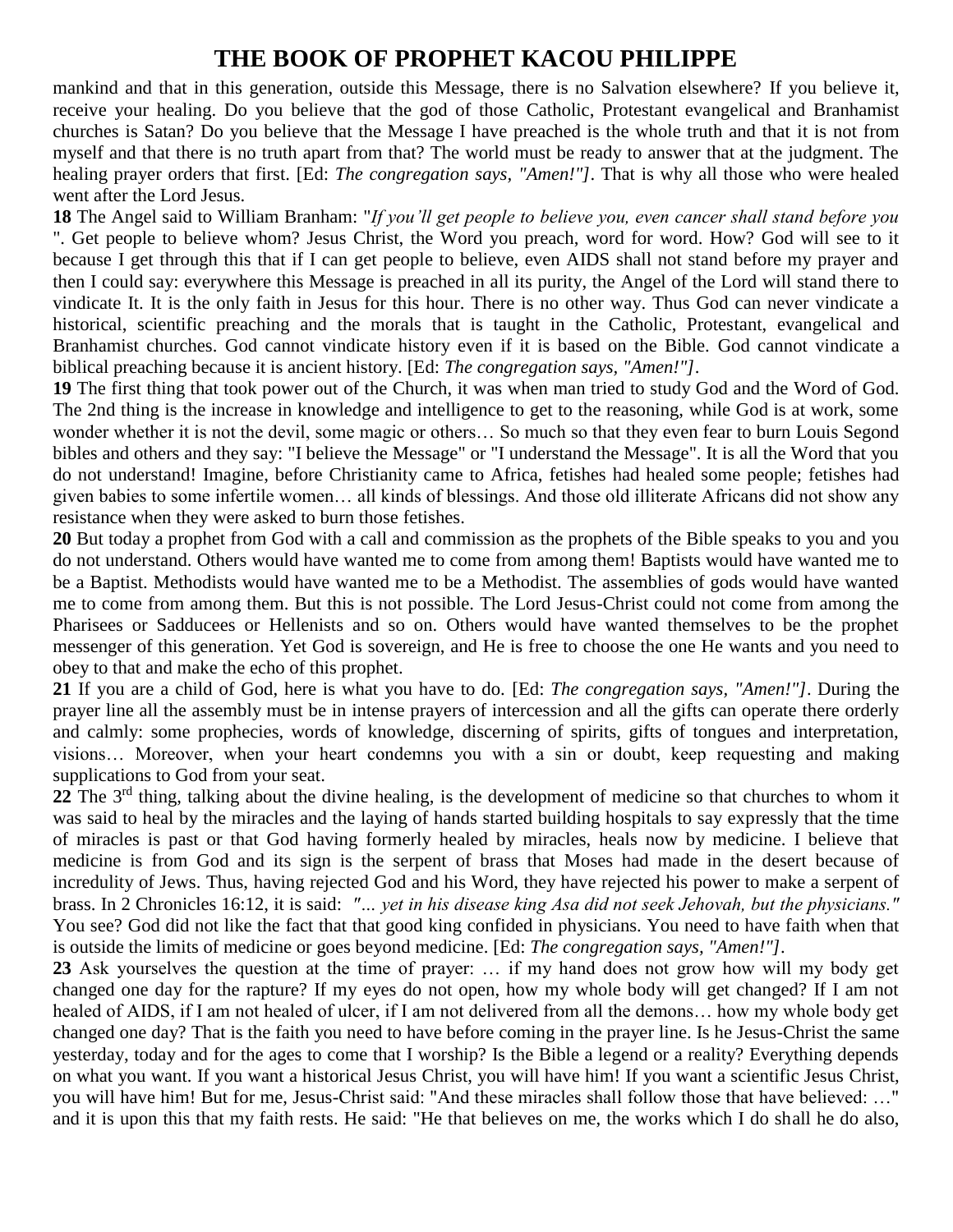and he shall do greater than these". Let our incredulity set no barrier; we must not limit God because the restitution orders that.

**24** The restitution of God's Authority to man according to Genesis, a return to Eden, a return to the living Church. The restitution of power. God will do it again in order to identify Himself and show that the Angel, the Pillar of Fire above William Branham is the Angel of April 24, 1993 and save those that the Word created before the foundation of the world. Because the divine Healing like the other gifts is first for the call… These are the instructions before this significant phase. It is time for Joshua 3:7. [Ed: *The congregation says, "Amen!"]*.

**25** The greatest means of evangelisation that God ever gave to the Church, it is the divine healing. Before the media and others, it is the divine healing and it will always be the divine healing. That is why I ask that the preachers may pray for the sick as they are led to. With the goal of expanding the Message, you can pray for any person who has faith and who confesses that Kacou Philippe is the only prophet of God on earth in this generation. It is not a sin. No matter his religious faith, God can grant someone the divine healing like the rain of God that falls on weeds and he will see that the living God is here and through that, he might convert one day.

**26** For the prayer lines or individual prayers before the congregation, you can talk with the person before everyone. For example: "Good morning Sir or Miss... What do you need? Do you believe with all your heart that God can do this or that? Do you believe that the Lord Jesus Christ can heal you through prayer? Do you believe this or that?" And then pray for that person. It is not a sin. You can organise a special meeting of healing. The Lord Jesus Christ, the Angel of April 24, 1993 will confirm his Word. The testimonies will spread and crowds will come from everywhere but keep your line of preaching. In all public gatherings like conferences, remember the sick.

**27** By the ministry of Matthew 25:6, several people have been delivered from false holy-spirits of churches, others speaking in tongues and prophesying while I was chasing them out. By the ministry of Matthew 25:6, Brother Bitty will no more be operated for that illness for which his uncle was operated. By the ministry of Matthew 25:6, I prayed and the sister sitting over there… a robbery had been committed in her work and they rolled the bible and the lot fell on her, tearful, she came to see me because she was going to lose her job, she did not know me before. I prayed and the robber of the mobile phone came to put the mobile phone back. The Lord Jesus does not give any fasting to nobody. By the ministry of Matthew 25:6, eight months ago, I prayed on the phone and a strangulated hernia disappeared 243 km away from here and the brother is sitting here… because it is time for Joshua 3:7.

**28** And there will be greater miracles than that because it is only the beginning! [Ed: *The congregation says, "Amen!"]*. All you have to do is to pray and make supplication to God from your place before this prayer before coming to the prophet, apostle or pastor. But a pastor who cannot pray for the sick must not preach either. And if a pastor does not pray for the sick, he must give the reasons. And you, confide in the preacher who can pray for you**.** Implore God's grace because in your life, you have taken ways He did not trace. You have committed abortions ... You took ways that He did not trace and that is what placed you under that curse today. Implore God's grace and God will grant you grace. [Ed: *The congregation says, "Amen!"]*.

**29** Now I would like to finish by a revelation. Of all the revelations that have been told to me in accordance with this Message, two stroke me particularly. One is of 2000 of which I spoke in Kacou 37, and the second is of early 1997 and both are from the same Brother. Amen!

**30** In this 2nd dream, he says: "I saw that it was dark night and I was standing on a very high hill. It was higher than all the trees of the forest. There were several hills but their heights were similar to the one upon which I was standing. There was neither moon nor stars but some kilometres away, I saw an immense mountain whose top was in the sky. It was the unique of that kind and there was none similar. And at its top, shone a light like a stone of crystal and the top of the mountain was as white as snow because of the light of the stone of crystal while the rest was a giant shade. Then the shining stone left the mountain and coming towards me at the same height and I saw that it was a white horse having two large wings with which it flew. And when I saw that that shining light was a horse, it stopped, raised its front legs as by a horseman and went back to its position and a voice shouted to me out of the Heavens at once saying: *"Go down and walk to this light because it is daylight!"* And I woke up." And we were in prayer on Sunday morning in 2004 at the beginning of my ministry when this brother came in the assembly. No one had invited him but he had seen the place in a dream and he had come by himself.